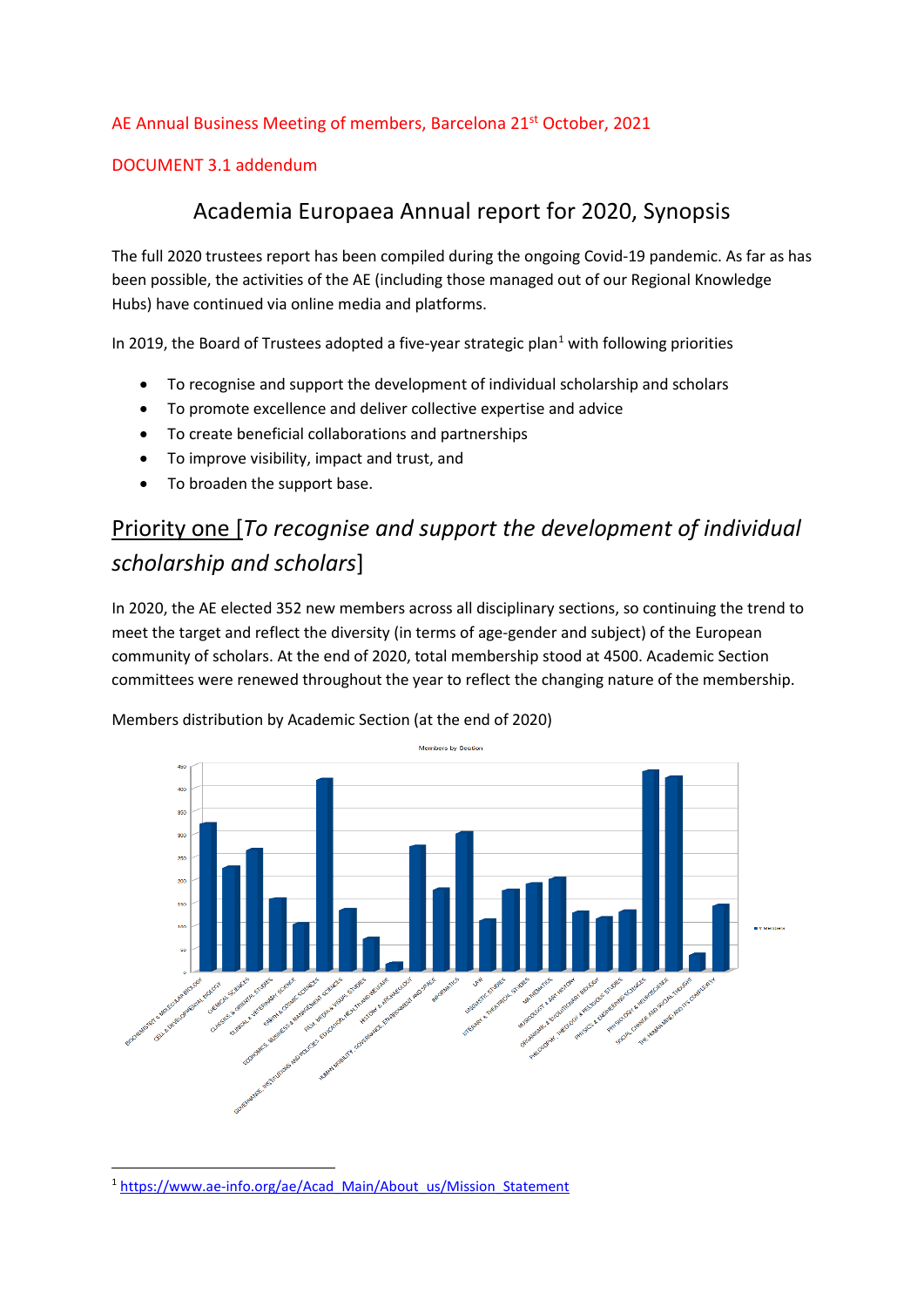The AE prime scholarly publication – The European Review, continued to grow and develop a significant impact factor for its classification. Worldwide demand for publication space was reflected in an increase to six issues per volume. An open access sponsored supplement (with the Wenner Gren Foundations, Stockholm and the AE HERCuLES group<sup>[2](#page-1-0)</sup>) was published<sup>[3](#page-1-1)</sup>.



An agreement has been signed to provide members with a new linked journal for the life sciences – 'Biology Direct'. [4](#page-1-2)



#### **Recognising Excellence**

The **2020 Erasmus Medal[5](#page-1-3)** was awarded to **Professor Roger Penrose**, the internationally noted mathematician and Physicist. The presentation of the medal and the delivery of the 2020 Erasmus Lecture will take place at the annual conference in Barcelona, October 2021.

# Priority 2 and 3 [*To promote excellence and deliver collective expertise and advice*] and [*To create beneficial collaborations and partnerships*]

The AE continued to play a major role in the European Commission funded Horizon 2020 project SAPEA[6](#page-1-4) [**S**cience **A**dvice for **P**olicy by **E**uropean Academies]. The Cardiff Regional Knowledge Hub<sup>[7](#page-1-5)</sup> at Cardiff University provided the AE lead on a range of scientific advice topics that fed into the Science Advice Mechanism of the EU. Topics included a review of evidence for European food policy and an evidence review of biodegradability of plastics. Work started on a successor project - SAPEA+. This will be funded out of the Horizon Europe programme of the EU (scheduled to start in 2022).



**SATPEA** 

<span id="page-1-0"></span> <sup>2</sup> **<sup>H</sup>**igher **E**ducation **R**esearch and **CUL**ture in **E**uropean **S**ociety - [https://www.ae](https://www.ae-info.org/ae/Acad_Main/Activities/HERCulES)[info.org/ae/Acad\\_Main/Activities/HERCulES](https://www.ae-info.org/ae/Acad_Main/Activities/HERCulES)

<span id="page-1-1"></span><sup>3</sup> Open access issues – supplement S1 Mind the Gap Bridging Secondary and Higher Education Volume 28 - Symposium S1 - August 2020 - from the HERCuLES symposium of 2018. Edited by Professor Svend Erik Larsen (Aarhus)<https://doi.org/10.1017/S1062798720001210>

<span id="page-1-2"></span><sup>4</sup> Published by Springer Nature - <https://biologydirect.biomedcentral.com/>

<span id="page-1-3"></span><sup>&</sup>lt;sup>5</sup> The Erasmus Medal is the highest award made by the AE. Recipients are selected following a call for nominations and a rigorous peer review process. [https://www.ae-](https://www.ae-info.org/ae/Acad_Main/Activities/Awards_and_Prizes/Erasmus_Medal)

<span id="page-1-4"></span>[info.org/ae/Acad\\_Main/Activities/Awards\\_and\\_Prizes/Erasmus\\_Medal](https://www.ae-info.org/ae/Acad_Main/Activities/Awards_and_Prizes/Erasmus_Medal) <sup>6</sup> <https://www.sapea.info/>

<span id="page-1-5"></span><sup>7</sup> <https://aecardiffknowledgehub.wales/>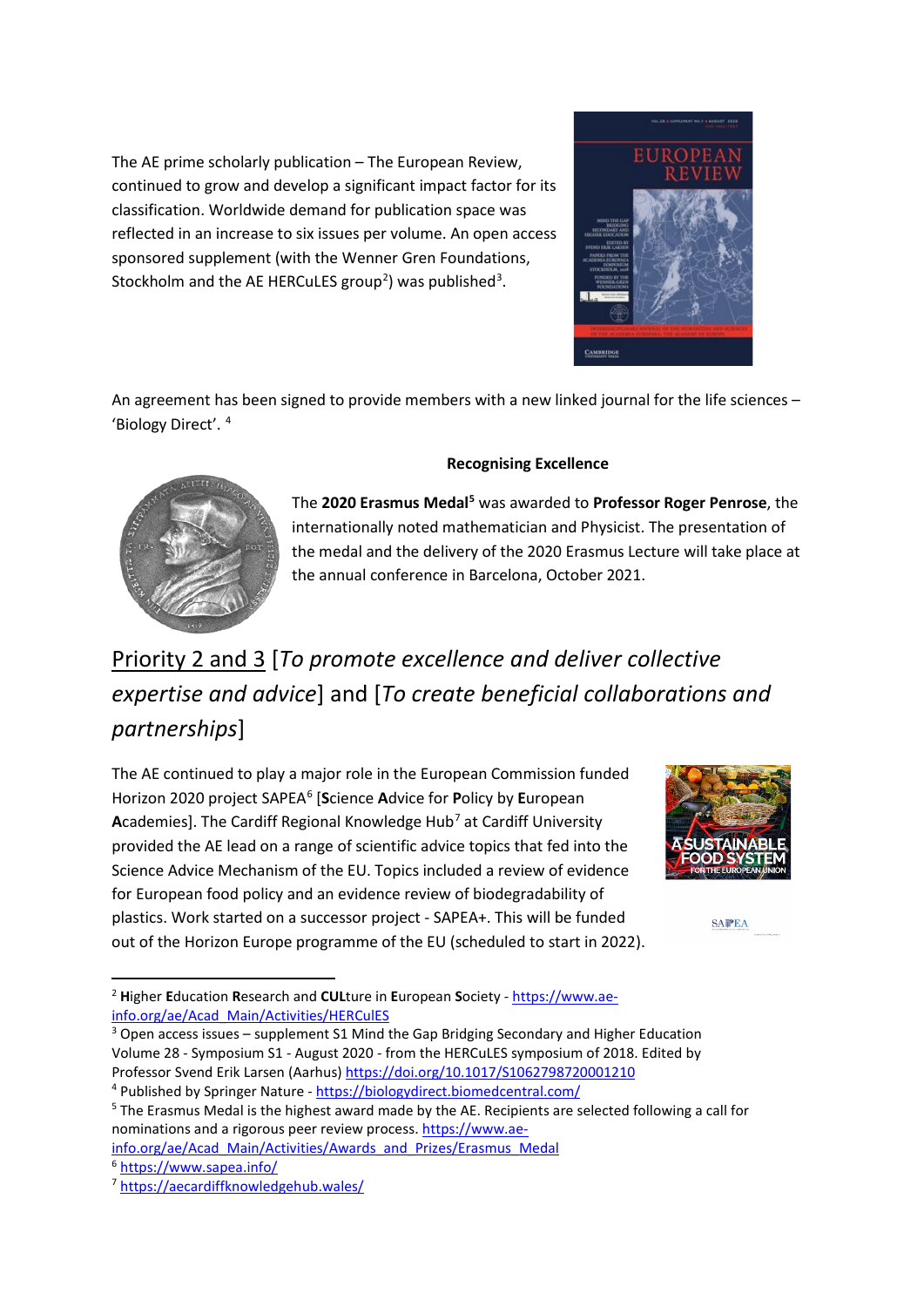The AE Bergen Knowledge Hub will be included as a linked partner alongside the Cardiff Hub, which



will continue to take the AE lead, thus increasing the engagement of the AE and our diverse membership. The Young Academy of Europe will be a partner in the SAPEA+ consortium, coordinating a group of Young

Academies from a number of European countries.

The AE also continued to play a role in the European Academies Science Advisory Council (EASAC)<sup>[8](#page-2-0)</sup>.

During 2020, the AE Hubert Curien New Initiatives Fund provided support for member, section and Hub focussed activities:

- Contextualising Human Diversity in Context. Published by University of Trieste Press 2020. editor Professor Cinzia Ferrini (University of Trieste) Electronic version at: www.openstarts.units.it/handle/10077/30260
- Workshop on Observatory Synergies for Astroparticle Physics and Geoscience ( in collaboration with the European Alliance for Earth Sciences – GEO.8)
- Evidence for Policymakers: An international conference on generating and sharing evidence and data for improved policymaking (Supported staff to participate) at The Hague.
- Translational Medicine project: publication of the final report, as a substantial full paper (25 pages), in the Journal of Clinical Medicine. http://aecardiffknowledgehub.wales/2020/05/22/academia-europaeaposition-paper-on-translational-medicine-published-in-leadingopen-access-journal/ and https://www.mdpi.com/2077-0383/9/5/1532 (Prof. Peter Hegyi)

The Fund supported the following member initiated proposals that were postponed because of the COVID pandemic to future dates.

- History & Archaeology Section Hosted at the Wroclaw Hub: ICONOCLASM : PAST & PRESENT ISSUES postponed to October 2021
- Class of Social and Related Sciences (Hosted at Wroclaw) event Collective Identities, Nations and Social Spheres postponed to 2021

During 2020, two new AE Regional Knowledge Hubs agreements were signed with sponsoring organisations: the Budapest Regional Knowledge Hub<sup>[9](#page-2-1)</sup>, based at the Hungarian Academy of Sciences and under the Academic Directorship of Professor László Lovász (Mathematics), and the Munich Regional Knowledge Hub, based at LMU, Munich and under the Academic Directorship of Professor Don Dingwell (Earth Sciences). A continuation agreement was signed between Cardiff University and the AE, extending the Cardiff Hub mandate. All seven of the AE Regional Knowledge Hubs have their own independent programmes of activity and operate with complimentary missions.<sup>[10](#page-2-2)</sup>

## Priority 5 [*Broaden the support base*]

Despite the impact of a COVID lockdown period and the temporary "furlough" of a staff member, the AE was able to maintain a healthy financial position during 2020. The Hon. Treasurer established a sponsorship sub-committee. Current sponsorship policies and plans were reviewed as a prelude to developing a new strategy for income generation.

<span id="page-2-0"></span>8 <https://easac.eu/>

<span id="page-2-1"></span><sup>9</sup> [https://www.ae-info.org/ae/Acad\\_Main/Budapest\\_Knowledge\\_Hub](https://www.ae-info.org/ae/Acad_Main/Budapest_Knowledge_Hub)

<span id="page-2-2"></span><sup>&</sup>lt;sup>10</sup> [https://www.ae-info.org/ae/Acad\\_Main/About\\_us/Knowledge\\_Hubs\\_and\\_Offices](https://www.ae-info.org/ae/Acad_Main/About_us/Knowledge_Hubs_and_Offices)